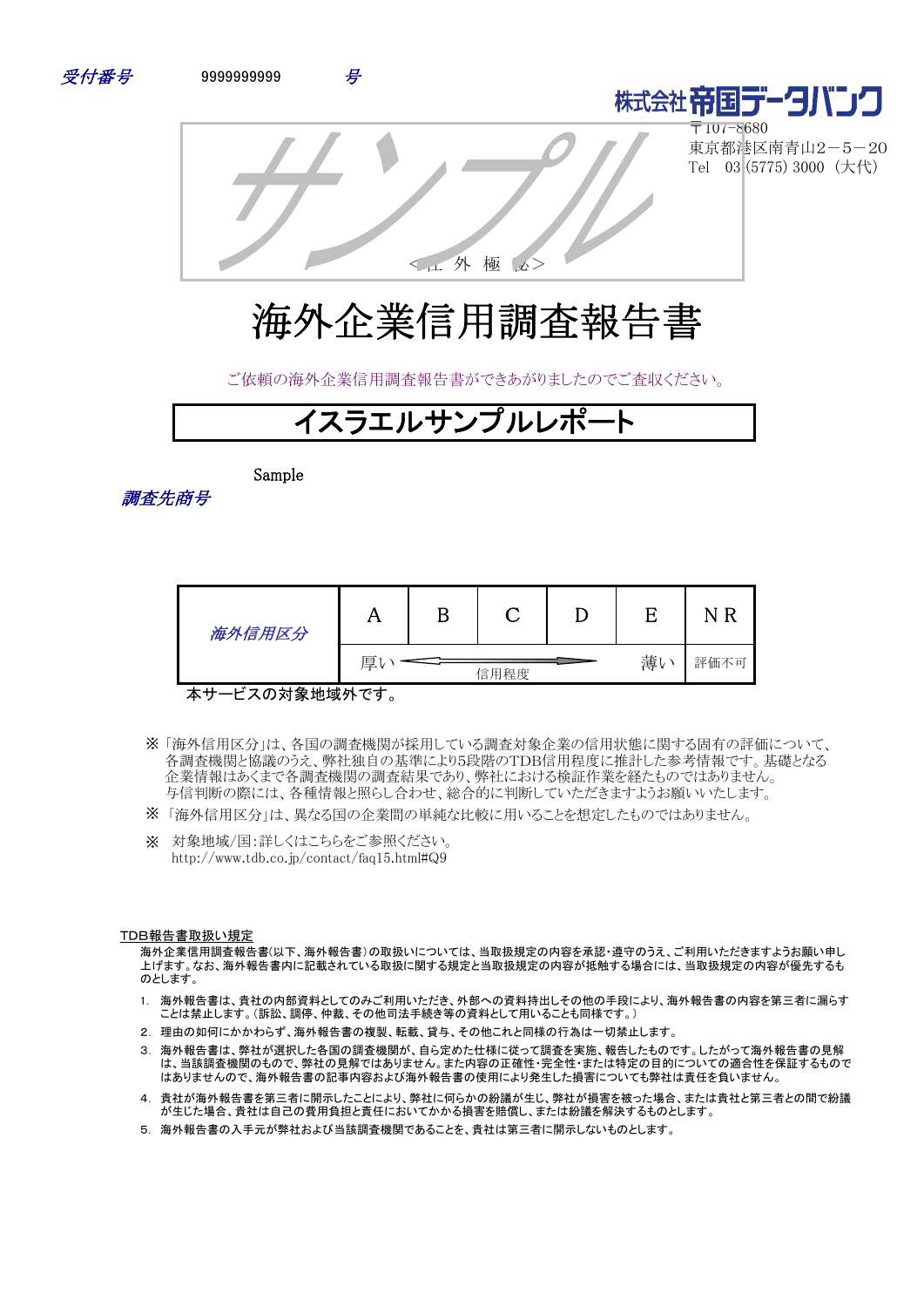| Our  |  |
|------|--|
| Your |  |

| RE: |                                      | LTD.          |
|-----|--------------------------------------|---------------|
|     | Telephone                            |               |
|     | Fax                                  |               |
|     |                                      |               |
|     |                                      |               |
|     |                                      | <b>ISRAEL</b> |
|     |                                      |               |
|     | <b>HISTORY &amp; LEGAL FORMATION</b> |               |

A private limited company, incorporated as per file No. 51-388704-2 on the **SHARE CAPITAL** 

Authorized share capital NIS 1,525,000.00, divided into -

38,000,000 preference A shares (31,923,720 shares issued),

11,000,000 preference B1 shares (9,957,400 shares issued),

19,000,000 preference B2 shares (18,670,270 shares issued),

84,500,000 ordinary shares (10,027,520 shares issued), all of NIS 0.01 each,

of which shares amounting to NIS 705,789.10 were issued.

# **SHAREHOLDERS**



|    | General Manager, founder, |
|----|---------------------------|
| 2. | founder,                  |
| 3. |                           |
|    |                           |
| 5. |                           |
| 6. |                           |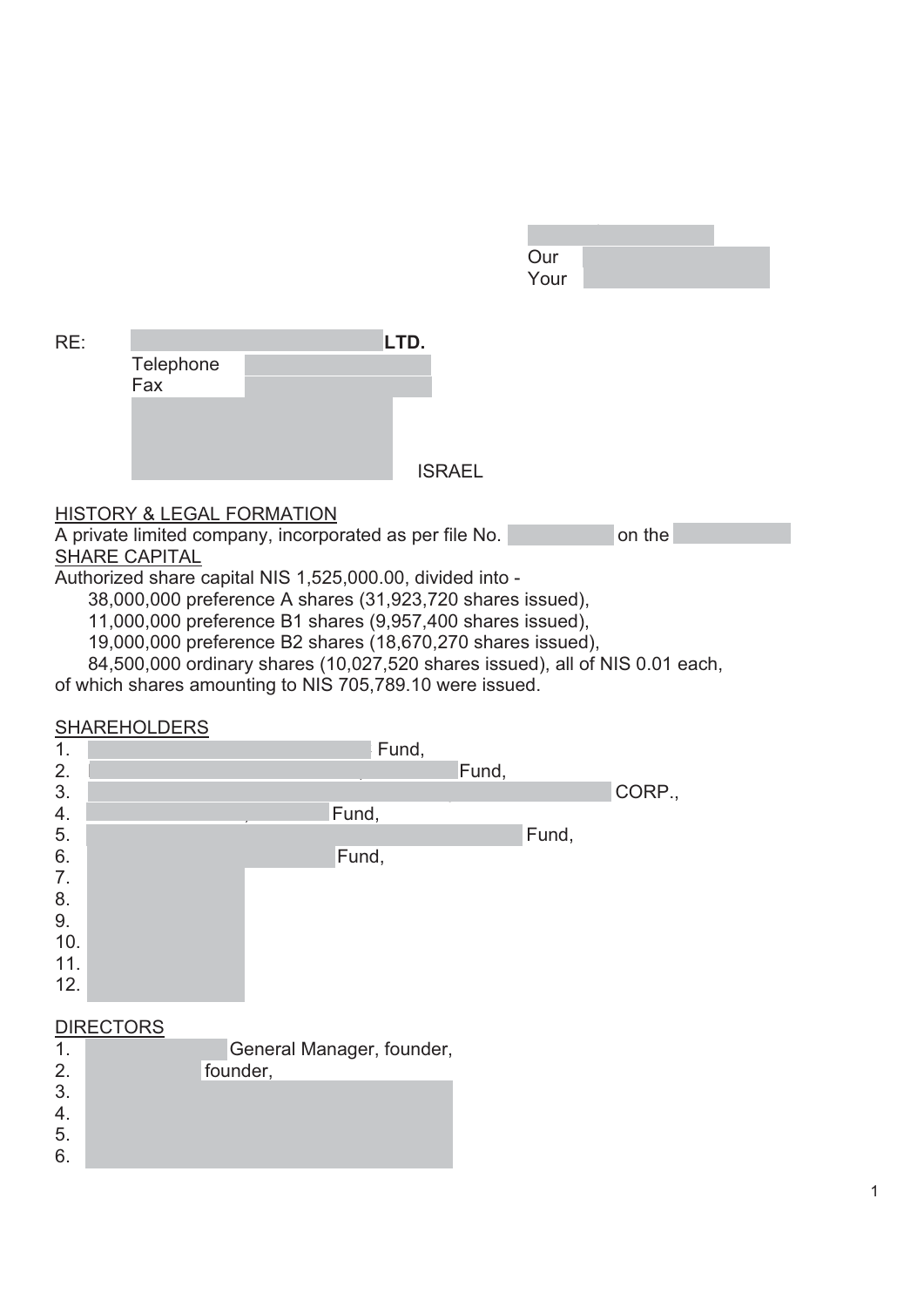## **BUSINESS**

Developers, manufacturers (via subcontractors), exporters and marketers of semiconductor products for the distribution of uncompressed HD multimedia content.

Almost 100% of sales are export, mostly to the USA and to South East Asia (China, Taiwan, Japan).

| Among clientele/partners: | ELECTRONICS. | ELECTRONICS, |
|---------------------------|--------------|--------------|
| ENTERTAINMENT,            |              | and more.    |

Operating from rented premises, on an area of 2,500 sq. meters, in

Having 80 employees in Israel and additional 10 employees abroad.

### MEANS

According to a report from July 300, subject raised US\$ 2 million in 2006 from PARTNERS, and in July additional US\$ 7 million from GENESIS and in July

In July 2011 it was reported that subject raised additional US\$ 14 million from old and new investors (see shareholders). According to the report, subject raised a total of US\$ 25 million to that date.

There is 1 charge for an unlimited amount, as well as 1 charge for the sum of NIS 30,000.00 registered on the company's assets (all assets) in favor of Bank (assets) In favor and Leumi Leumi Leumi Leumi Leumi Leumi Leumi Leumi Leumi Leumi Leumi Leumi Leumi Leumi Leumi Leumi Leumi Leumi Leumi Leumi Leumi Leumi Leu placed April (2008), prior charge placed March 2008).

### REVENUES

Sales figures not forthcoming.

# OTHER COMPANIES

PARTNERS, a local venture capital fund, established in 1996, an Israeli venture capital firm focused on early stage companies in the information and communication technology (ICT) sectors. Manages over US\$500 million in capital commitments across three funds, and has made over 70 investments with 21 successful exits.

VENTURES, invests in Israel related; revenue stage companies that bring breakthrough technologies to large established industries.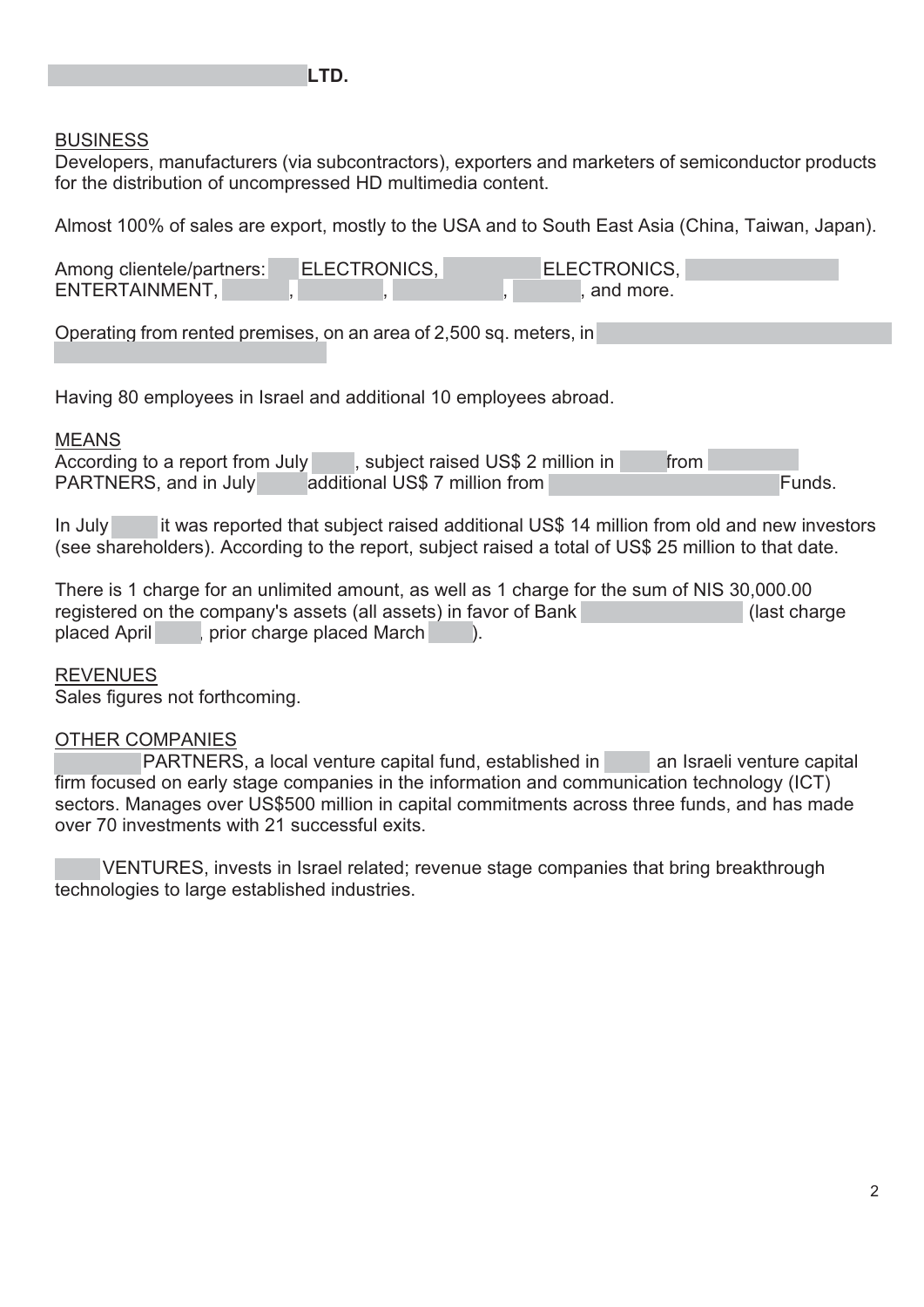PARTNERS, an Israeli Venture Capital Fund, invests in early stage communication and semiconductor technology, wireless networking, network and internet infrastructure, communication technology semiconductors, security and data storage, software solutions and applications for carriers, enterprise and the consumers. Magma currently manages US\$ 300 million (after completing a recruit of US\$ 100 million for a new fund in February 2013).

FUND, Japan, the venture investment arm of  $\sim$  CO. LTD. and a provider of early stage venture capital for various types of technology firms.

, a worldwide leader in electronic and computing DMS (Design and Manufacturing Service) with extensive experience in product development and vertically integrated capabilities.

VENTURES, a venture capital firm based in Chicago that invests alongside leading Israeli venture capital firms in late stage Israeli high tech companies.

BANKERS Bank Leumi Leumi Leumi Leumi Leumi Leumi Leumi Leumi Leumi Leumi Leumi Leumi Leumi Leumi Leumi Leumi Leumi Leu

CHARACTER AND REPUTATION Nothing unfavorable learned.

Subject's officials refused to disclose financial data.

Subject is invested by leading VC funds.

Subject is ISO 9001:2008 as well as ISO 14001 certified.

In 2010, subject together with SONY PICTURES, LG, and SONY PICTURES, LG, and SAMSUNG Created the HOBBaseT Alliance, for the delivering of uncompressed HD video, audio, Internet bandwidth, power and controls over a single Cat5e/6 cable. The Alliance was joined by PICO and PIONES and PIONES and PIONES

In January subject was chosen by FORBES as one of the most innovative products to watch for.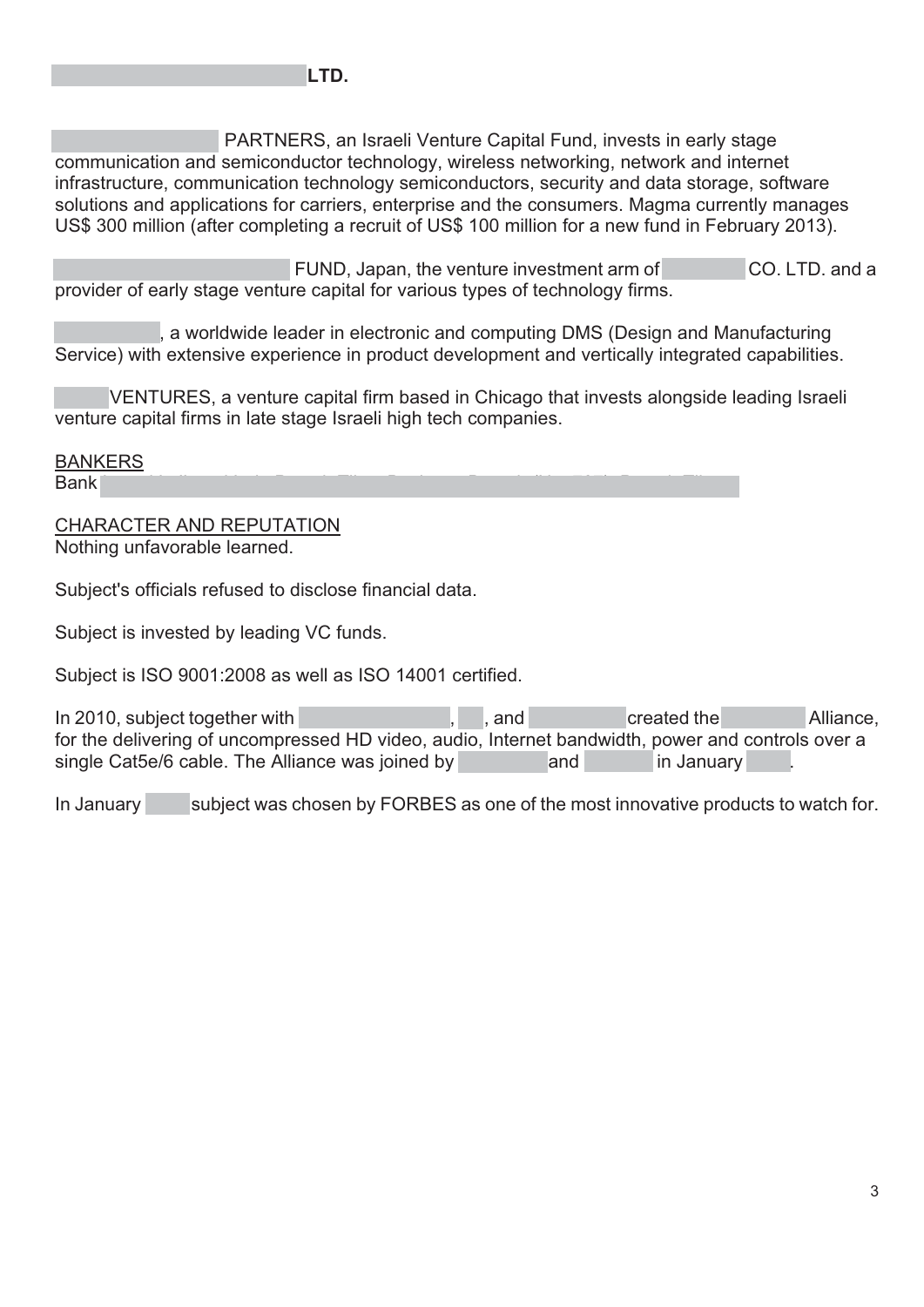

In February 2013 'InAVate Magazine' chose subject's technology as the breakthrough of the year.

In April 3ubject was chosen as a 2013 'Red Herring' Top 100 Europe Award Winner.

Most Venture Capital Funds investing in subject are well-known funds with remarkable successful exits. In June 2013 acquired Israeli startup (mobile navigation application for iphone or android) for US\$ 1.1 billion, in which  $\blacksquare$  fund held estimated 17%).

According to the Israel Association of Electronics & Software, hi-tech industries sales in 2012 summed up to US\$ 25.6 billion, just over 3% rise from 2011 (then sales were US\$ 24.825 billion, up from US\$ 23.5 billion in 2010 and US\$ 22.85 billion in 2009). 2012 sales divided into export of US\$ 21.5 billion (US\$ 20.97 billion, US\$19.9 billion & US\$ 19.45 billion in 2011, 2010 & 2009, respectively) and US\$ 4.1 billion of sales to the local market (US\$ 3.855 billion, US\$ 3.6 billion & US\$ 3.4 billion in 2011, 2010 & 2009, respectively).

Breakdown of export in 2011 showed 3.4% increase in Electronic Components & Computers, and 3.9% increase in Communications, Medical & Scientific Equipment. The division of companies by production within the branches in 2011 was: 23% Civilian Communications & Telecommunications, 22% Software, 18% Industrial Equipment, 16% Defense Systems, 14% Components and 7% Medical Systems. Division of export: 30% to North America, 29% to Asia, 27% - Europe, 13% to the rest of the world.

The Central Bureau of Statistics (CBS) published the sales for export by the Communication, Medical & Scientific Equipment for 2012: US\$ 7,715 million, almost 3% down from 2011.

According to CBS, import of raw materials for the local Machine and Electronics Manufacturing rose in 2012 by 8.5% from 2011 to US\$ 9,976 million (though rise was higher in local NIS currency – by 17%). This growth adds on to the growth trend in the recent couple of years – some 12% and 20% rise (in US\$ terms) in the years 2011 and 2010 from the previous years, respectively.